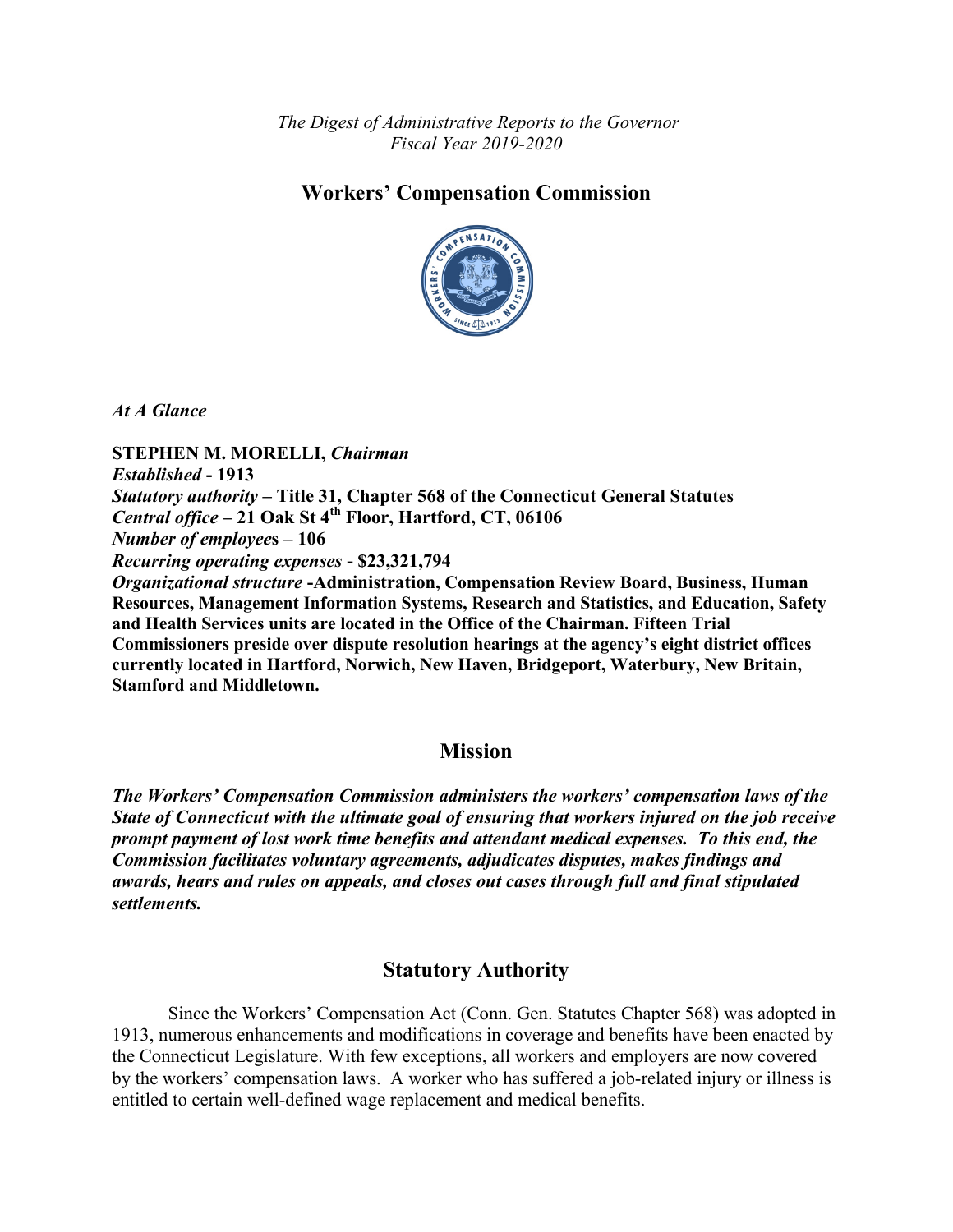The adjudicatory purpose of the Workers' Compensation Commission is to ensure injured employees' rights are fully protected, and that workers and employers fully carry out their legal responsibilities. There are sixteen Workers' Compensation Commissioners who are appointed by the Governor and confirmed by legislative approval. One Commissioner serves as Chairman of the Commission, at the pleasure of Governor. The Chairman is responsible for administration of the Commission. The Chairman also serves as Presiding Commissioner of the Compensation Review Board (CRB) along with two other Commissioners appointed for oneyear terms to hear appeals of cases decided by the Commissioners. Fifteen Commissioners serve at-large, functioning as trial commissioners in the agency's eight district offices throughout the state.

The Commission also educates employers and employees about their legal rights. During FY 2020, the Commission's Safety Program Officers monitored worker safety committees throughout the state. Prevention and education are integral to the Commission's statutory responsibilities. A Statistical Unit within the Management Information Systems Division measures and monitors the caseload and performance of the Commission.

In the early 1990's, two landmark reform bills were enacted. The first, (Public Act 91- 339) centralized administrative duties and powers in the person and Office of the Chairman to more effectively implement enforcement of the law. Twenty-three specific duties were assigned to the Chairman, including budgetary and personnel matters, assignment of Commissioners, and regulation of attorneys, physicians, and preferred provider organizations. The Chairman and his staff implement these responsibilities, guided by an Advisory Board composed of business and labor representatives, including an injured worker. The Advisory Board also submits written recommendations to the Governor on the renomination of Commissioners.

The second bill, (Public Act 93-228) effected historic reforms of the Connecticut workers' compensation laws effective July 1, 1993. The benefit modifications and related reforms contained in this Act, combined with the efficiencies engendered by Public Act 91-339, have resulted in hundreds of millions of dollars in savings.

### **Public Service**

The Commission constantly strives to upgrade service to its constituency. Two key goals are expediting disputed claims settlement and returning injured workers to productive jobs. These goals are closely monitored by the Commission through manual and automated reporting systems.

Injured workers routinely receive information packets detailing their rights and responsibilities within five days of receipt of the filing of an initial report of injury. Education coordinators are available to the public to answer questions about the Commission's services and adjudicatory process. The Chairman frequently participates in educational seminars and forums to inform and discuss workers' compensation laws, regulations, guidelines and protocols with various stakeholders.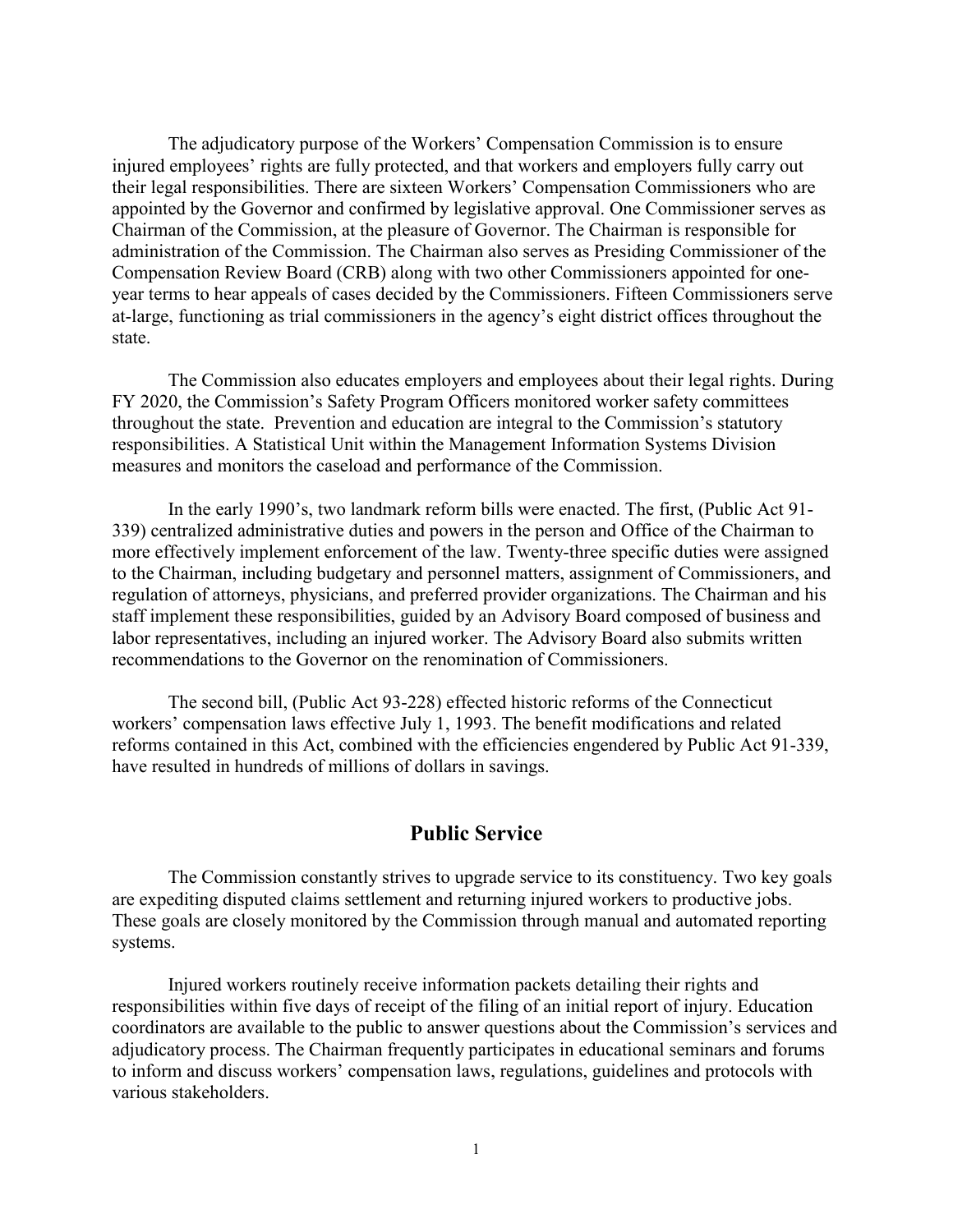Safety Program Officers work cooperatively and confidentially with employers to develop and implement safety programs resulting in reduced accidents, injuries, medical costs and lost workdays. During the period of July 1, 2019 through June 30, 2020, Safety Program Officers visited 1,438 employer sites. Since the inception of the program, 46,043 employer sites have been visited, and 4,900 safety and health committees covering 850,868 employees are currently approved. As statutorily required, employers with medical care plans, including preferred provider organizations, are reviewed for compliance with workplace safety and health committees. During COVID-19 Safety Program Officers have continued to service employer sites and promote safety and health programs in the workplace virtually and in-person when appropriate.

The Commission monitors and educates the public on legislation and Higher Court decisions that impact the administration of workers' compensation claims.

Following the passage of Public Act 19-17, the Commission has updated its Claim for Compensation form (Form 30C) to ensure claims for post-traumatic stress disorder brought by police officers, firefighters and parole officers are filed in accordance with the act and tracked appropriately. The Commission will be working in consultation with the Legislature's Labor and Public Employees Committee on evaluating the feasibility of expanding the availability of benefits for post-traumatic stress disorder outlined in the Act to emergency medical services personnel.

Throughout the beginning of 2020, the Commission participated in a legislative task force pursuant to Special Act 19-10, to study remedies and potential liability for unreasonably contested or delayed workers' compensation claims. The Commission continues its efforts to ensure that claims are not unduly delayed, through the continued education of Commissioners on penalties and fees, the active engagement with self-insured organizations, insurance carriers, attorneys and unions, and through the timely adjudication of workers' compensation claims pursuant to the Workers' Compensation Act.

The Commission participates in the Connecticut Pain Consortium's efforts to most effectively treat chronic pain for those injured on the job and is also engaged in Retain-CT, an initiative to improve communication and support services targeting early return-to-work (RTW) for musculoskeletal disorders.

The Commission participates in the Connecticut Licensing Information Center, providing one-stop licensing information to state employers via the Internet.

#### **Improvements/Achievements for Fiscal Year 2019-2020**

During the fiscal year ending June 30, 2020, the Commission continued its efforts to ensure injured workers are receiving proper medical treatment, while controlling medical costs. Rates for workers' compensation insurance decreased for the sixth consecutive year.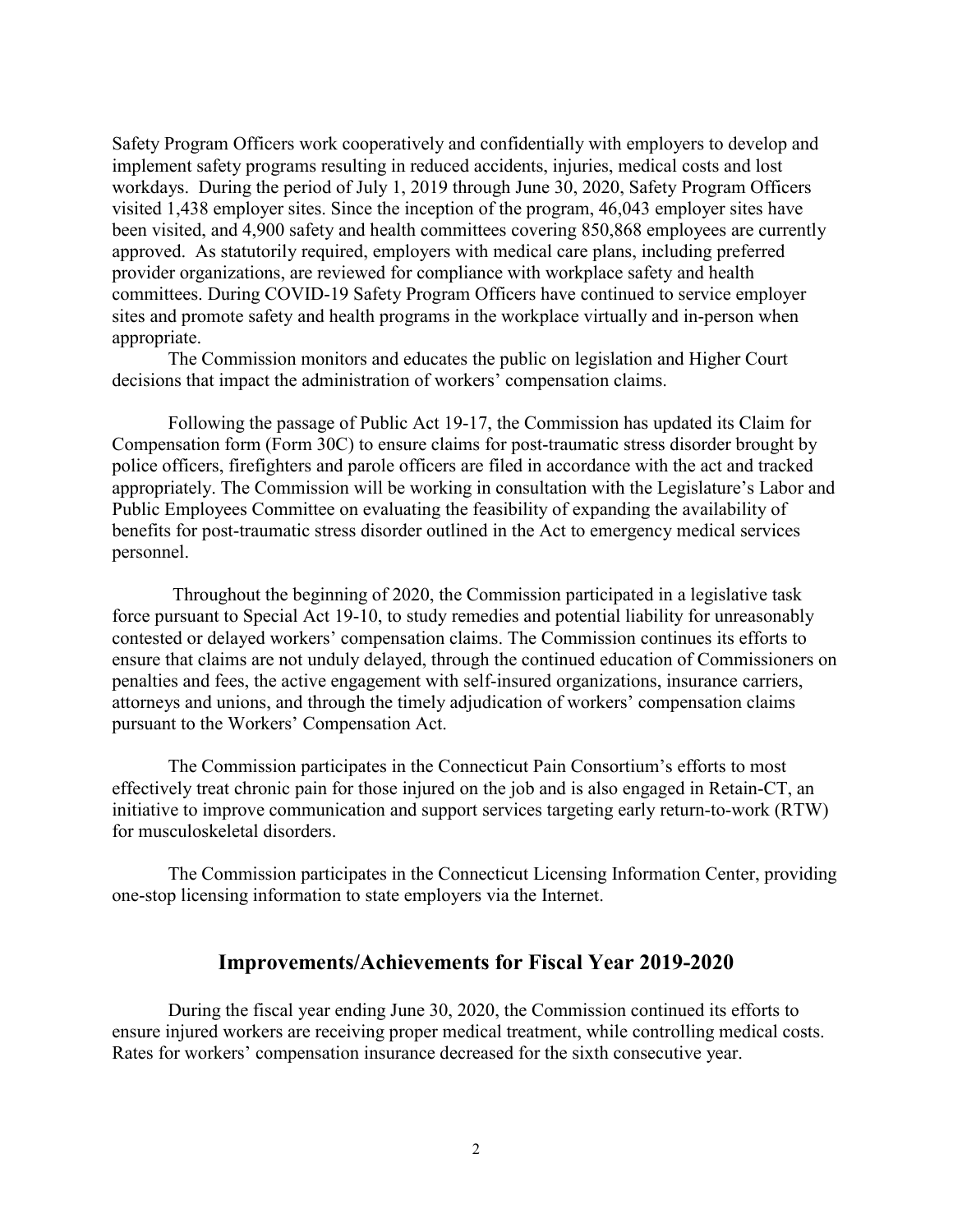The Commission continues to revise and update medical protocols for the treatment of injuries to the knee, cervical spine, lumbar spine, shoulder and hand with input from the Medical Advisory Panel and other medical professionals. The Commission also revises and updates protocols for opioids, psychological pain assessment and treatment to assist practitioners in effective pain management for injuries occurring within the workers' compensation arena. The Chairman also continues to consult with the Legal Advisory Panel for policy matters relating to the agency's quasi-judicial dispute resolution activities and administration.

Pursuant to Conn. Gen. Statutes Sec. 31-284, the Commission reviews and approves applications for self-insurance. As of June 30, 2020, 34 municipalities and 62 companies, consisting of 293 subsidiaries, are approved to be self-insured. The Commission also reviews and approves applications for managed care plans pursuant to Conn. Gen. Statutes Sec. 31-279. As of June 30, 2020, 2,178 employers and 507,670 employees are covered by approved plans.

All agency duties and responsibilities continue to be executed effectively and punctually with significantly fewer full-time employees than in previous years.

Monitoring of hearing backlogs at the eight district offices and reassignment of resources to meet heavy workloads, continues to result in a decrease in time between initial hearing requests and the date hearings are actually held. Hearing backlogs have reduced dramatically over the years for both Informal and Formal hearings, ensuring that no cases are unnecessarily delayed administratively.

The Compensation Review Board continues to process cases expeditiously. This year, new appeals numbered 57. Meanwhile, there were 114 dispositions, including 36 written opinions. As of June 30, 2020, there are 15 appeals pending before the Appellate and Supreme Court.

During Fiscal Year 2020, it was necessary to relocate the Sixth District Office due to new ownership of the space leased by WCC. The relocation of the Sixth District Office to 24 Washington Street, New Britain, has been completed and operations have resumed.

The Commission is presently transitioning its website to a new government web platform as part of a statewide effort to bring greater consistency and enhanced user friendliness to all State agencies. The new platform will enable the Commission to provide an expanded range of information and services to its website customers, while significantly improving internal organizational efficiency in the maintenance and future development of its online presence.

The Commission continues its efforts to streamline and consolidate administrative functions with technology increasingly becoming integral to the management of claims, hearings, and various other agency functions. The public currently has electronic access to:

- Coverage Verification Service (CVS)
- First Report of Injury Submission (FRIS) Service
- Employer Claim Location Information Service (as enacted by P.A. 17-141)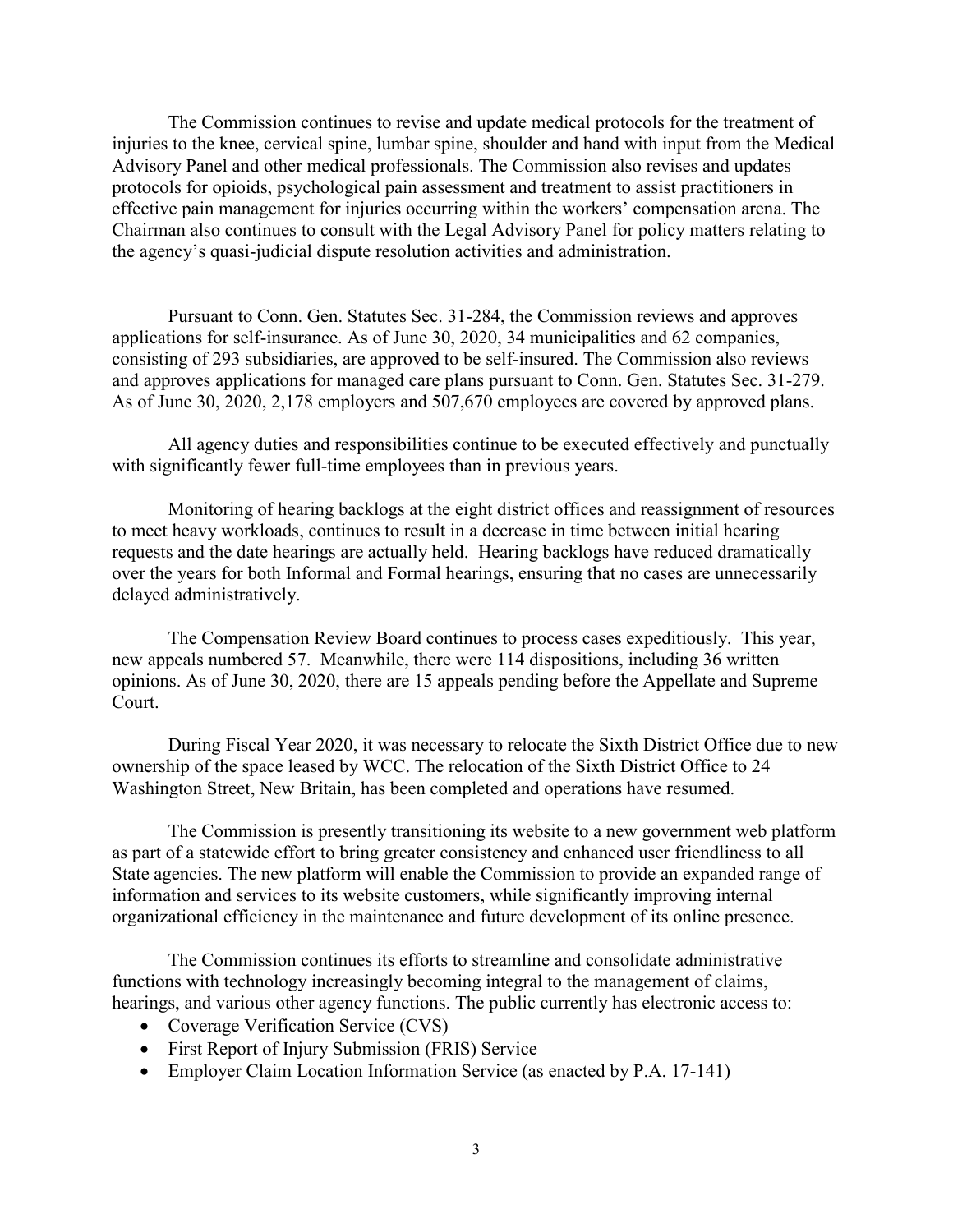• Electronic Hearing Notices Service which enables interested parties to receive notices electronically. This service generates thousands of dollars in postage savings annually.

The Commission is making substantial progress on a new claim management computer system, which will replace the Commission's aging custom system. The implementation of this system will allow for a paperless claims process through the online submission of forms and enable for many other services offered by the Commission to be completed electronically.

The Commission's strategic planning goals to ensure injured workers receive benefits as soon as possible are:

- shortening the claims process and minimizing delay;
- eliminating duplicate and erroneous claims;
- identifying and reporting non-insured employers;
- ensuring the compliance of safety committees;
- providing greater access to electronic records which will save personnel costs and other expenses; and
- analyzing data to identify and remedy potential issues before they become serious.

The Commission has enacted many policies to ensure the safety of the public and our staff amidst this pandemic while also guaranteeing parties have the ability to utilize the services of WCC effectively. Governor Lamont has suspended non-critical Workers' Compensation Commission statutory, regulatory and administrative deadlines under Executive Order 7K and Chairman Morelli has issued memorandums to address hearings, stipulations, Forms 36 and the submission of forms.

All commissioners have been designated as level 1 (essential) and have been reporting to their respective district offices since the pandemic began. Commissioners remain fully dedicated and will continue to conduct hearings telephonically in order to avoid unnecessarily jeopardizing the health of the public and staff. In district offices and the Office of the Chairman, many employees have been set up with the capability for remote work in accordance with the Governor's various directives to maintain social distancing. Supervisors have established schedules to provide a balance between remote and in-person work to minimize the risk of exposure to COVID-19 for WCC employees. WCC continues to work cooperatively with claimants and respondents to ensure WCC functions at the highest level possible and has received very positive feedback on the use of telephonic hearings and the numerous other measures which have been taken in response to the public health crisis. Chairman's Memorandum No. 2020-09 was cited in a recent publication by the American Medical Association acknowledging CT's early encouragement of virtual medical services in workers' compensation.

Chairman Morelli participated in a Legislative forum on COVID-19 compensability and WCC has been tracking COVID-19 claims and providing reports to the Administration when requested. To-date the pandemic has had a minimal impact on the Commission's ability to adjudicate claims in a timely and appropriate manner.